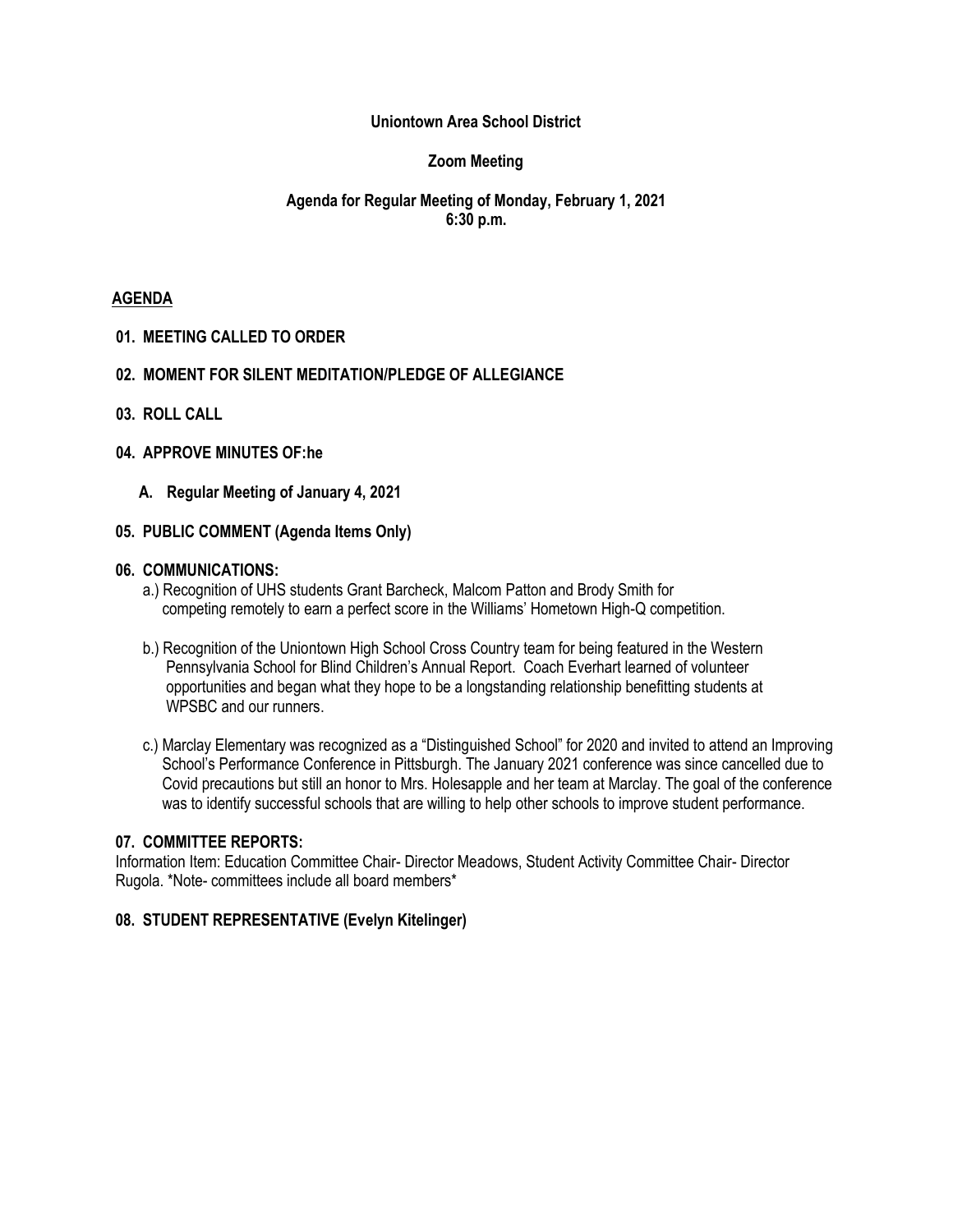## **09. THE FOLLOWING ITEMS ARE BEING PRESENTED FOR THE BOARD'S CONSIDERATION WITH ACTION TO BE TAKEN AS NOTED.**

# **A. BUILDINGS AND GROUNDS/OPERATIONS (Susan Clay)**

01. Recommend approval of the following addition to the substitute cleaning list at \$9.25 per hour, contingent upon proper receipt of clearances: a.) Robert Timothy McCoy

## **B. EDUCATION (Kenneth G. Meadows)**

- 01. Recommend approval of the following addition(s) to the professional substitute list at \$110 per day; Contingent upon receipt of proper clearances and certificates:
	- a.) Jaime Croissant
	- b.) Kristen Schools
	- c.) Rebecca Trainer
- 02. Recommend approval of the request of Employee # 100315 for a sabbatical for the 2<sup>nd</sup> semester of the 2020-2021 school term for restoration of health.
	- 03. Recommend approval of the M.O.U. between U.A.S.D. and the United Way of Southwestern Pennsylvania as presented in **ATTACHMENT #1**.
	- 04. Recommend approval of the amended calendar for the 2020-2021 school term. \*Note- due to the Inclement weather cancellation on 1-26-2020, June 4, 2021 will be the makeup day.

## **C. FINANCE (William Rittenhouse, Jr.)**

- 01. Recommend approval of the following financial statements for December, 2020:
	- (a) General Fund Treasurer's Report
	- (b) Budget and Revenue Report
- 02. Recommend approval of payroll for January, 2021.
- 03. Recommend approval for payment of the following bills, authorizing and directing Officers of the Board to issue vouchers for same:

| (a) General Fund                                                                           |  |      |
|--------------------------------------------------------------------------------------------|--|------|
|                                                                                            |  |      |
|                                                                                            |  | 0.00 |
| (b) Cafeterias 28.816.59                                                                   |  |      |
| (c) Federal Funds                                                                          |  |      |
|                                                                                            |  |      |
| 04. December opprovel of the 2020 Beel Estate Totals (Final) as presented in ATTACHMENT #2 |  |      |

04. Recommend approval of the 2020 Real Estate Totals (Final) as presented in **ATTACHMENT #2**.

### **D. PERSONELL (Pamela Neill)**

- 01. Recommend approval the resignation of Marlana Lee as a cafeteria employee at Menallen Elementary effective January 22, 2021.
- 02. Termination of employment with employee #101855 due to job abandonment effective 1/13/2021.
- 03. Recommend approval of the employment of Aleah Carbonara as a 7hr. cafeteria employee at Menallen Elementary effective: January 27, 2021.
- 04. Recommend approval of the resignation, due to retirement, of Tonya Tissue effective the last day of the 2020-2021 school term. (Lafayette Cafeteria Employee)

# **E. POLICY/PROCEDURE (Dorothy Grahek)**